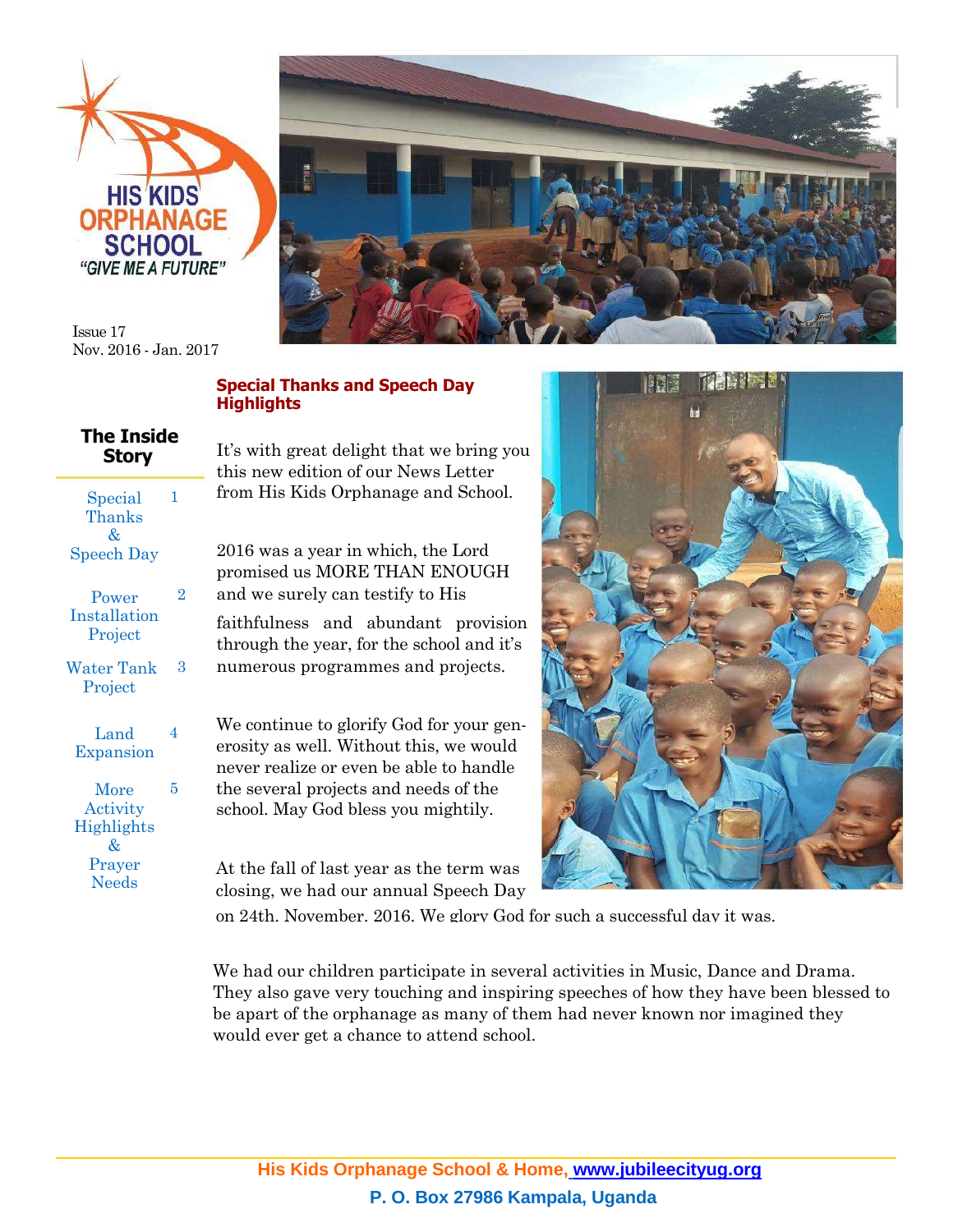Page 2 News Letter (News Letter ) and the contract of the contract of the contract of the contract of the contract of the contract of the contract of the contract of the contract of the contract of the contract of the cont

## **Power Installation Project**

We finally were able to start wiring the main block after we got the power line extended to the orphanage which wasn't in the plan but our God always has a plan.

This was possible by the prayers of our partners and financial contributions. Now we have been able to wire the first block and have light in the classes. We will still need finances to wire all the other buildings..

We also started on the process fencing off the property so we have the children in a secure compound.

There has been a long standing challenge of intruders who take advantage of the open compound to attack the orphanage and steal school property but once the fencing is done, we will have a safe compound for the kids to freely enjoy as they play and further more ensure security for the entire school.

We continue to ask for your generous contributions so we can finish the fencing project.





# **Water Tank Project**

The School has a borehole however it's far from the dormitories which staged a problem for the kids to

access water especially in the nighttime.

So having the water tank installed at the dormitories will ease the water issue and also its a way of harvesting rain water since Bugadde usually experiences drought seasons.

We surely bless the Lord for this partners, this would never have been





**Water Tank Project**

great achievement and to our possible without your generous contributions.

**His Kids Orphanage School & Home, [www.jubileecityug.org](http://www.jubileecityug.org/) P. O. Box 27986 Kampala, Uganda**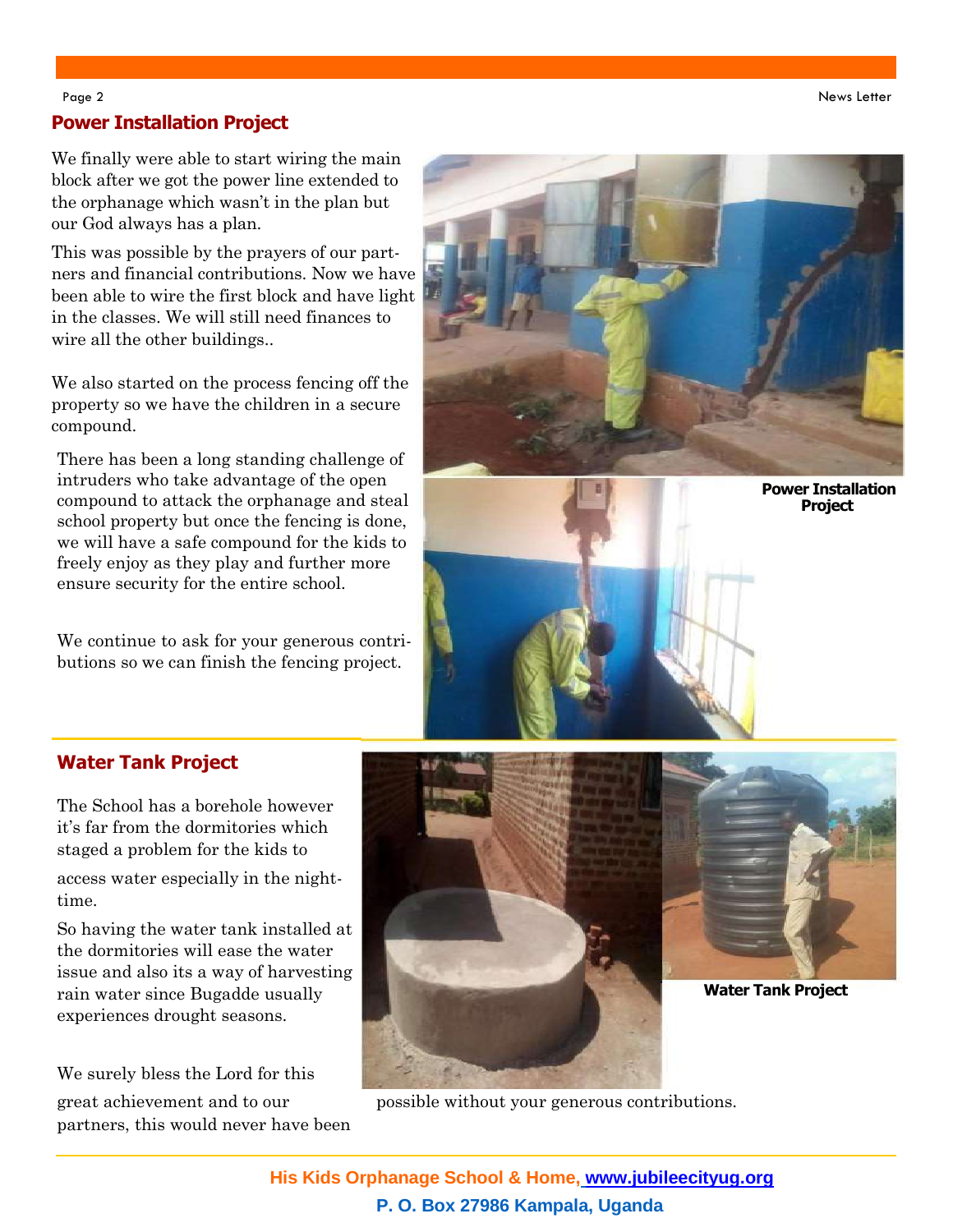### **Issue 17 Page 3**

## **Land Expansion Project**

God has been so gracious

beyond our imagination. Last year we were able to see an expansion at the School when we prayerfully acquired a piece of land near the school that was being fought for by Moslems who wanted to build a Mosque.

We didn't have all the money they required but we trusted God and through it all, we were reminded of the scripture in the Bible that says;



"*Every place that the sole of your foot will tread upon I have given you, as I said to Moses" Joshua 1:3(NKJV)*

Here in, is the School Headmistress signing off the official land handle-over documents with the former land owners.

Great thanks to our partners' contribution to help us acquire this extra land.

# **More Activity Highlights and Prayer Needs Corner**

God has been faithful through the years and it's our plea that you keep the Kids in prayer but also continue praying for divine provision that all the different School

programmes will be brought to

completion there-by seeing more development take place.

We sincerely appreciate you for your continued commitment in standing with this great work in the Kingdom of God. Thank you for your generosity.



**Awarding of Certificates & Speech Day**

Many Blessings to you, from all of us here.

## **PRAYER NEEDS**

- **MAYUGE DISTRICT WHERE THE ORPHANAGE IS, EXPERIENCES TOO MUCH FAMINE. AND NOW, IT**'**S LITERALLY HARD TO GET FOOD TO FEED THE KIDS. FOOD PRICES HAVE GONE UP. WE SURELY NEED GOD**'**S INTERVENTION AND PROVISION.**
	- **FINISHING OF THE FENCING PROJECT.**
- **TO COMPLETE THE REQUIRED SCHOOL REGISTRATION BY THE MINISTRY OF EDUCATION.**
	- **GOD**'**S PROTECTION FOR THE KIDS, TEACHERS AND THE ORPHANAGE.**

**Achieving The Impossible, 2017**



**His Kids Orphanage School & Home,**